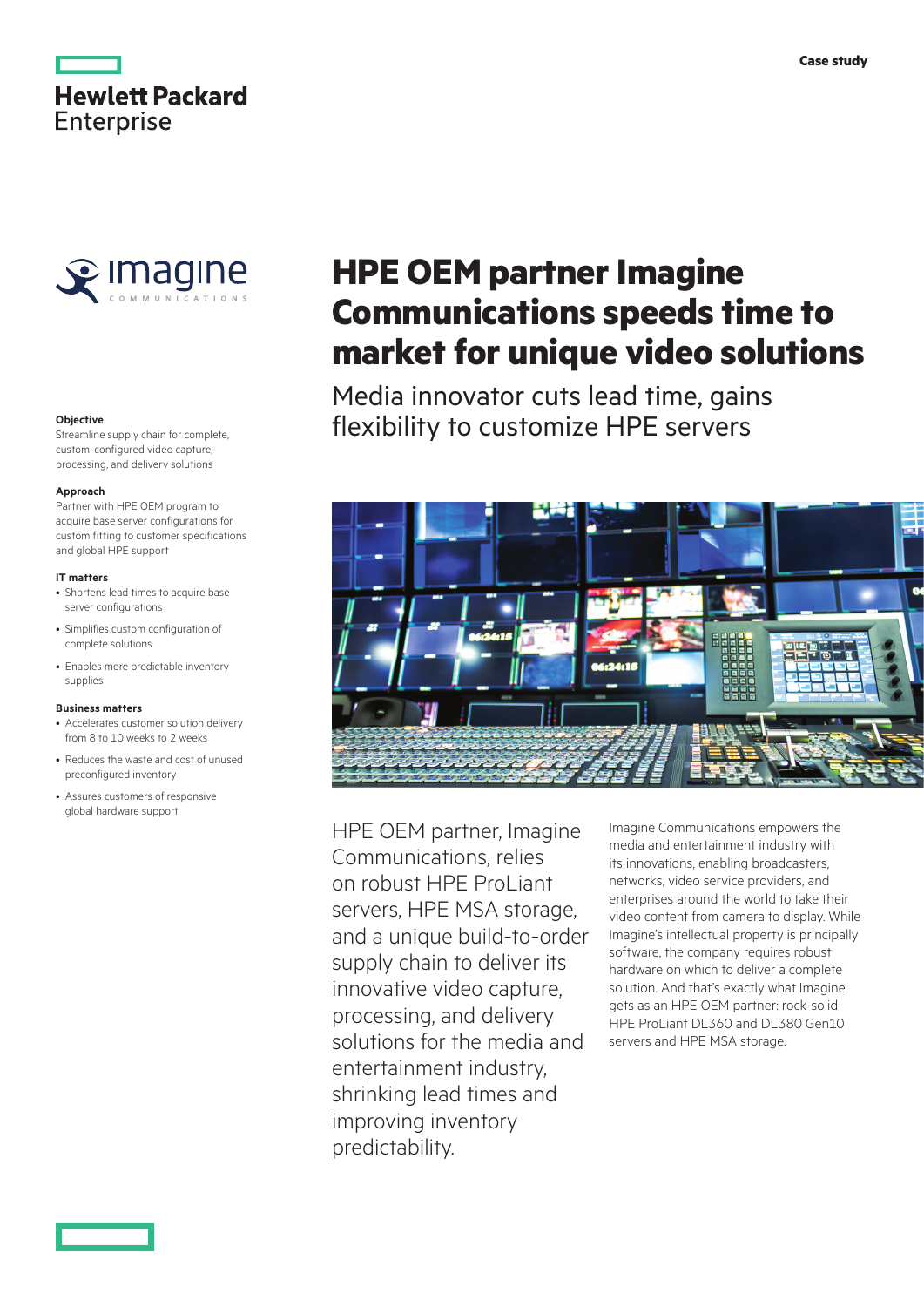"We're able to have more base configurations in stock and deliver complete solutions to customers faster. Our relationship as an HPE OEM partner provides the flexibility we need to support our customers with shorter lead times while improving inventory turnover."

– Sergio Ferreira, Director, Operations and Supply Chain, Imagine Communications

Why HPE? Sergio Ferreira, director of operations and supply chain at Imagine Communications, answers, "HPE technology is second to none. HPE servers and storage deliver the performance and reliability our customers require, and HPE provides global support, which is critical for customer satisfaction."

The challenge for Imagine is that every customer has unique workloads, requiring each server to be configured with the right mix of network interface cards, CPUs, graphics accelerators, and other core components. Custom-configuring servers in the factory could add substantial lead time and risk missing critical deployment deadlines. Equally challenging is anticipating customer needs by building fully configured servers in advance, which could leave unneeded systems aging on the shelf.

However, through the HPE OEM program, Imagine found a solution that brought greater predictability, more efficient inventory management, and faster time to market.

## **HPE OEM program streamlines made‑to‑order solutions**

The HPE OEM program enabled Ferreira to acquire HPE Mod-0 servers—base configurations of the HPE ProLiant DL360 and DL380 Gen10 servers that can be custom fit by Imagine's solution integrator, Arrow Electronics. Arrow stocks a variety of NICs, CPUs, GPUs, and RAID cards, so when an order comes in, they can quickly assemble the base servers to the customer's exact requirements and load Imagine's software.

"We're able to have more base configurations in stock and deliver complete solutions to customers faster," says Ferreira. "Our relationship as an HPE OEM partner provides the flexibility we need to support our customers with shorter lead times while improving inventory turnover and reducing costs."

In fact, Imagine can now deliver on customer orders within two weeks, compared to a typical 8- to 10-week lead time in the past.